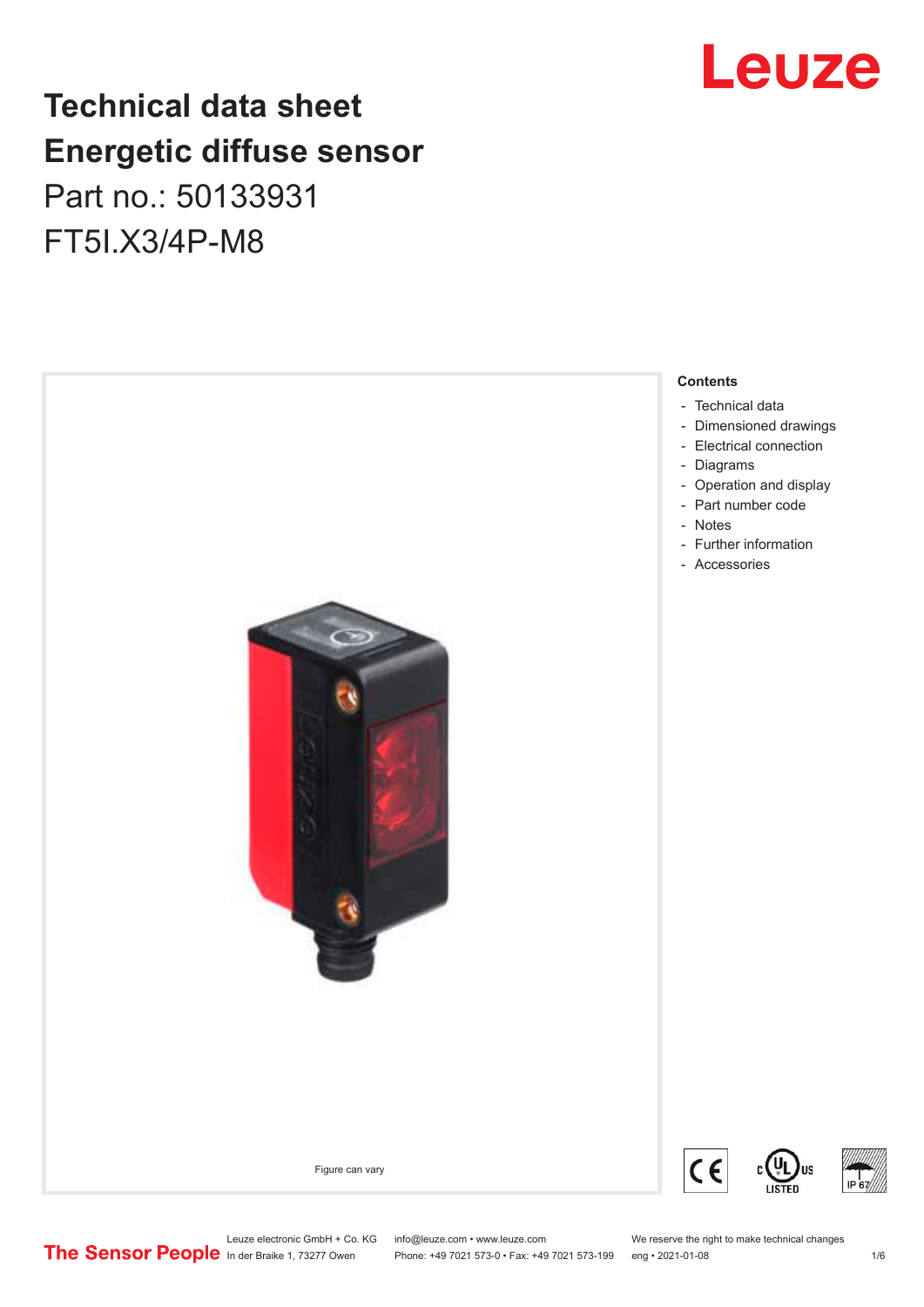# <span id="page-1-0"></span>**Technical data**

# Leuze

### **Basic data**

| <b>Series</b>              | 5                                               |
|----------------------------|-------------------------------------------------|
| <b>Operating principle</b> | Diffuse reflection principle                    |
| Application                | Detection of dark objects at short range        |
|                            | Detection of high-gloss or polished<br>surfaces |

#### **Special version**

**Special version** V-optics

### **Optical data**

| <b>Operating range</b>           | Guaranteed operating range           |
|----------------------------------|--------------------------------------|
| Operating range, white 90%       | $0.0010.1$ m                         |
| Operating range, gray 50%        | $0.0010.09$ m                        |
| Operating range, gray 18%        | $0.0030.07$ m                        |
| Operating range, black 6%        | $0.0050.06$ m                        |
| <b>Operating range limit</b>     | Typical operating range              |
| Operating range limit, white 90% | $0.0010.13$ m                        |
| Operating range limit, gray 50%  | $0.0010.12$ m                        |
| Operating range limit, gray 18%  | $0.0030.1$ m                         |
| Operating range limit, black 6%  | $0.0050.085$ m                       |
| Light source                     | LED, Infrared                        |
| <b>LED light wavelength</b>      | 850 nm                               |
| LED group                        | Exempt group (in acc. with EN 62471) |
| <b>Transmitted-signal shape</b>  | Pulsed                               |
|                                  |                                      |

#### **Electrical data**

| Protective circuit | Polarity reversal protection  |                                     |
|--------------------|-------------------------------|-------------------------------------|
|                    | Short circuit protected       |                                     |
|                    |                               |                                     |
|                    | Performance data              |                                     |
|                    | Supply voltage U <sub>p</sub> | 10  30 V, DC, Incl. residual ripple |
|                    | <b>Residual ripple</b>        | 0  15 %, From $U_{\rm B}$           |
|                    | <b>Open-circuit current</b>   | $0.20 \text{ mA}$                   |
|                    |                               |                                     |

### **Outputs**

**Number of digital switching outputs** 2 Piece(s)

| <b>Switching outputs</b>  |                                     |
|---------------------------|-------------------------------------|
| <b>Voltage type</b>       | DC                                  |
| Switching current, max.   | 100 mA                              |
| <b>Switching voltage</b>  | high: $\geq$ (U <sub>R</sub> -2.5V) |
|                           | low: $\leq 2.5V$                    |
| <b>Switching output 1</b> |                                     |

| <b>Assignment</b>          | Connection 1, pin 4 |
|----------------------------|---------------------|
| <b>Switching element</b>   | Transistor, PNP     |
| <b>Switching principle</b> | Light switching     |
| <b>Switching output 2</b>  |                     |
| <b>Assignment</b>          | Connection 1, pin 2 |
| <b>Switching element</b>   | Transistor, PNP     |
| <b>Switching principle</b> | Dark switching      |

### **Timing**

| 500 Hz |
|--------|
| 1 ms   |
| 300 ms |
|        |

### **Connection**

| <b>Connection 1</b>       |                |
|---------------------------|----------------|
| <b>Function</b>           | Signal OUT     |
|                           | Voltage supply |
| <b>Type of connection</b> | Connector      |
| <b>Thread size</b>        | M <sub>8</sub> |
| <b>Type</b>               | Male           |
| <b>Material</b>           | Plastic        |
| No. of pins               | 4 -pin         |

#### **Mechanical data**

| Dimension (W x H x L)   | 14 mm x 32.5 mm x 20.2 mm |
|-------------------------|---------------------------|
| <b>Housing material</b> | <b>Plastic</b>            |
| <b>Plastic housing</b>  | <b>ABS</b>                |
| Lens cover material     | <b>Plastic</b>            |
| Net weight              | 20q                       |
| <b>Housing color</b>    | <b>Black</b>              |
|                         | Red                       |

### **Operation and display**

| Type of display             | I FD.        |
|-----------------------------|--------------|
| Number of LEDs              | 2 Piece(s)   |
| <b>Operational controls</b> | Teach button |

### **Environmental data**

| Ambient temperature, operation | -40  60 °C |
|--------------------------------|------------|
| Ambient temperature, storage   | -40  70 °C |

### **Certifications**

| Degree of protection     | IP 67         |
|--------------------------|---------------|
| <b>Protection class</b>  | Ш             |
| <b>Certifications</b>    | c UL US       |
| <b>Standards applied</b> | IEC 60947-5-2 |

### **Classification**

| <b>Customs tariff number</b> | 85365019 |  |
|------------------------------|----------|--|
| eCl@ss 5.1.4                 | 27270903 |  |
| eCl@ss 8.0                   | 27270903 |  |
| eCl@ss 9.0                   | 27270903 |  |
| eCl@ss 10.0                  | 27270903 |  |
| eCl@ss 11.0                  | 27270903 |  |
| <b>ETIM 5.0</b>              | EC001821 |  |
| <b>ETIM 6.0</b>              | EC001821 |  |
| <b>ETIM 7.0</b>              | EC001821 |  |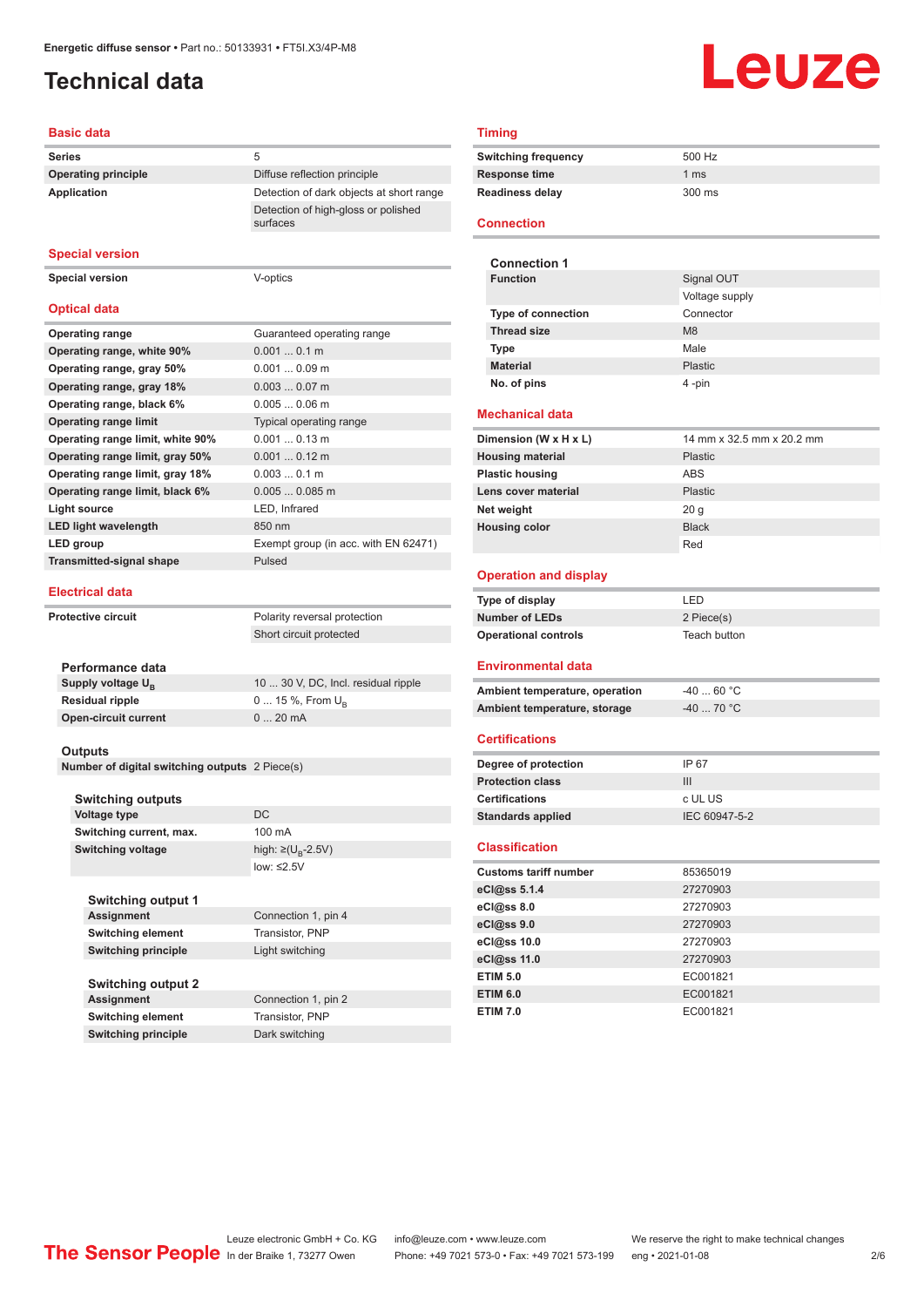# <span id="page-2-0"></span>**Dimensioned drawings**

All dimensions in millimeters





# **Electrical connection**

**Connection 1**

| <b>Function</b>    | Signal OUT     |
|--------------------|----------------|
|                    | Voltage supply |
| Type of connection | Connector      |
| <b>Thread size</b> | M <sub>8</sub> |
| <b>Type</b>        | Male           |
| <b>Material</b>    | Plastic        |
| No. of pins        | $4 - pin$      |
|                    |                |

A Optical axis B Indicator diode C Teach button

# **Pin Pin assignment**

| 1              | V+               |
|----------------|------------------|
| $\overline{2}$ | OUT <sub>2</sub> |
| 3              | GND              |
| 4              | OUT <sub>1</sub> |
|                |                  |

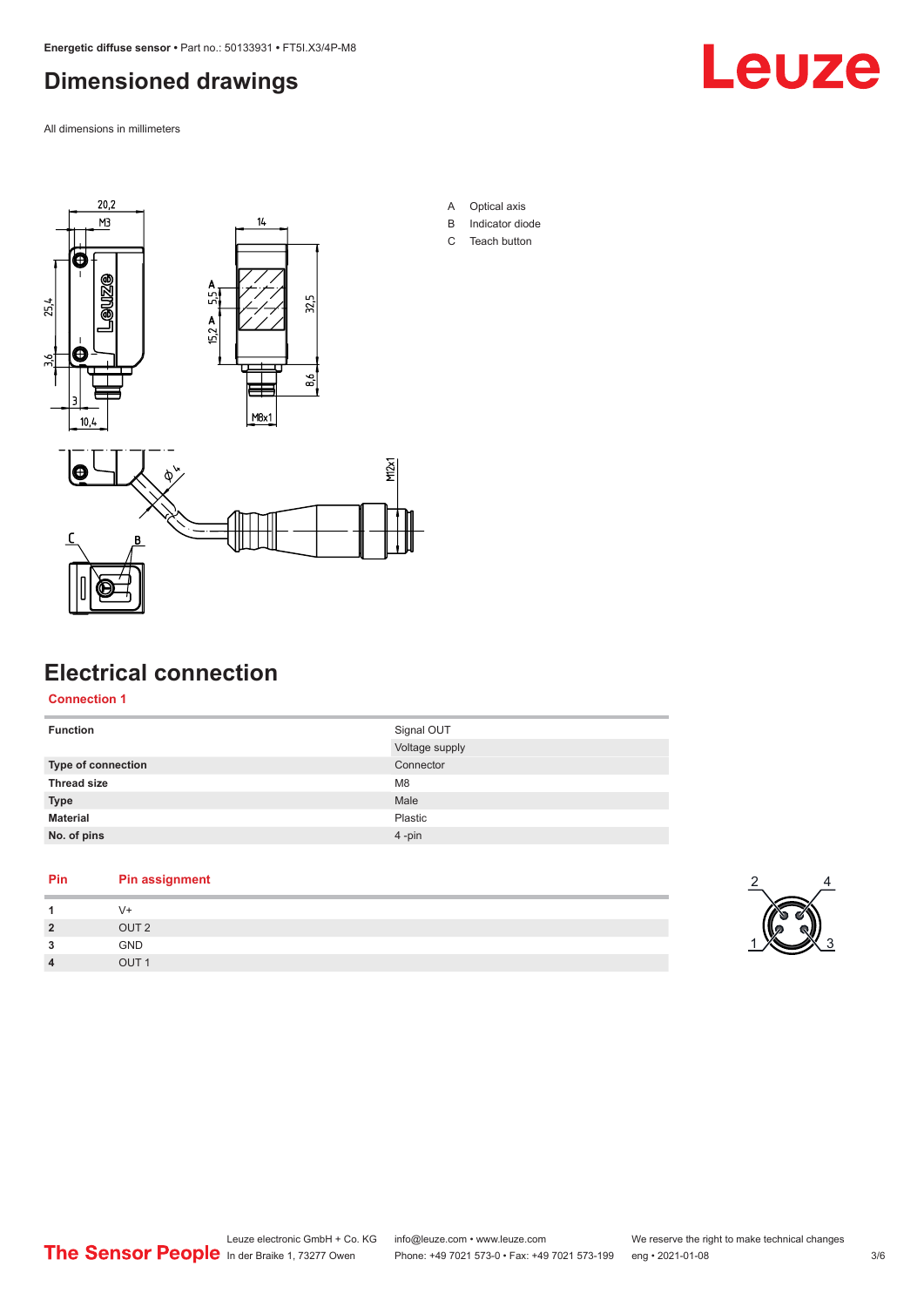### <span id="page-3-0"></span>**Diagrams**

# Leuze

Typ. black/white behavior



- x Range [mm]
- y Reduction of range [mm]
- A White 90%
- B Gray 50%
- C Gray 18%
- D Black 6%

**Fading: black/white error < 50 %**The black/white error is calculated from the operating range against white and the reduction of the operating range against black:**black/white error = reduction of the operating range against black / operating range against white x 100%**

# **Operation and display**

| LED            | $\boldsymbol{\mathsf{J}}$ isplay | <b>Meaning</b>        |
|----------------|----------------------------------|-----------------------|
|                | Yellow, continuous light         | Object detected       |
| $\overline{2}$ | Green, continuous light          | Operational readiness |

# **Part number code**

Part designation: **AAA5d.EE/ ff-GG-hh-I**

| AAA5 | Operating principle / construction<br>HT5: diffuse reflection sensor with background suppression<br>LS5: throughbeam photoelectric sensor transmitter<br>LE5: throughbeam photoelectric sensor receiver<br>ET5: energetic diffuse reflection sensor<br>FT5: diffuse reflection sensor with fading<br>PRK5: retro-reflective photoelectric sensor with polarization filter                 |
|------|-------------------------------------------------------------------------------------------------------------------------------------------------------------------------------------------------------------------------------------------------------------------------------------------------------------------------------------------------------------------------------------------|
| d    | Light type<br>n/a: red light<br>I: infrared light                                                                                                                                                                                                                                                                                                                                         |
| EE   | Equipment<br>1: adjustable range<br>M: for semi-transparent objects<br>H: for the detection of transparent films<br>X: reinforced fading<br>3: teach-in via button<br>R: combination product for reflector DTKS 30x50                                                                                                                                                                     |
| ff   | Switching output / function / OUT1OUT2 (OUT1 = pin 4, OUT2 = pin 2)<br>2: NPN transistor output, light switching<br>N: NPN transistor output, dark switching<br>4: PNP transistor output, light switching<br>P: PNP transistor output, dark switching<br>X: pin not used<br>9: deactivation input (deactivation with high signal)<br>D: deactivation input (deactivation with low signal) |
| GG   | Version<br>P1: narrow light beam                                                                                                                                                                                                                                                                                                                                                          |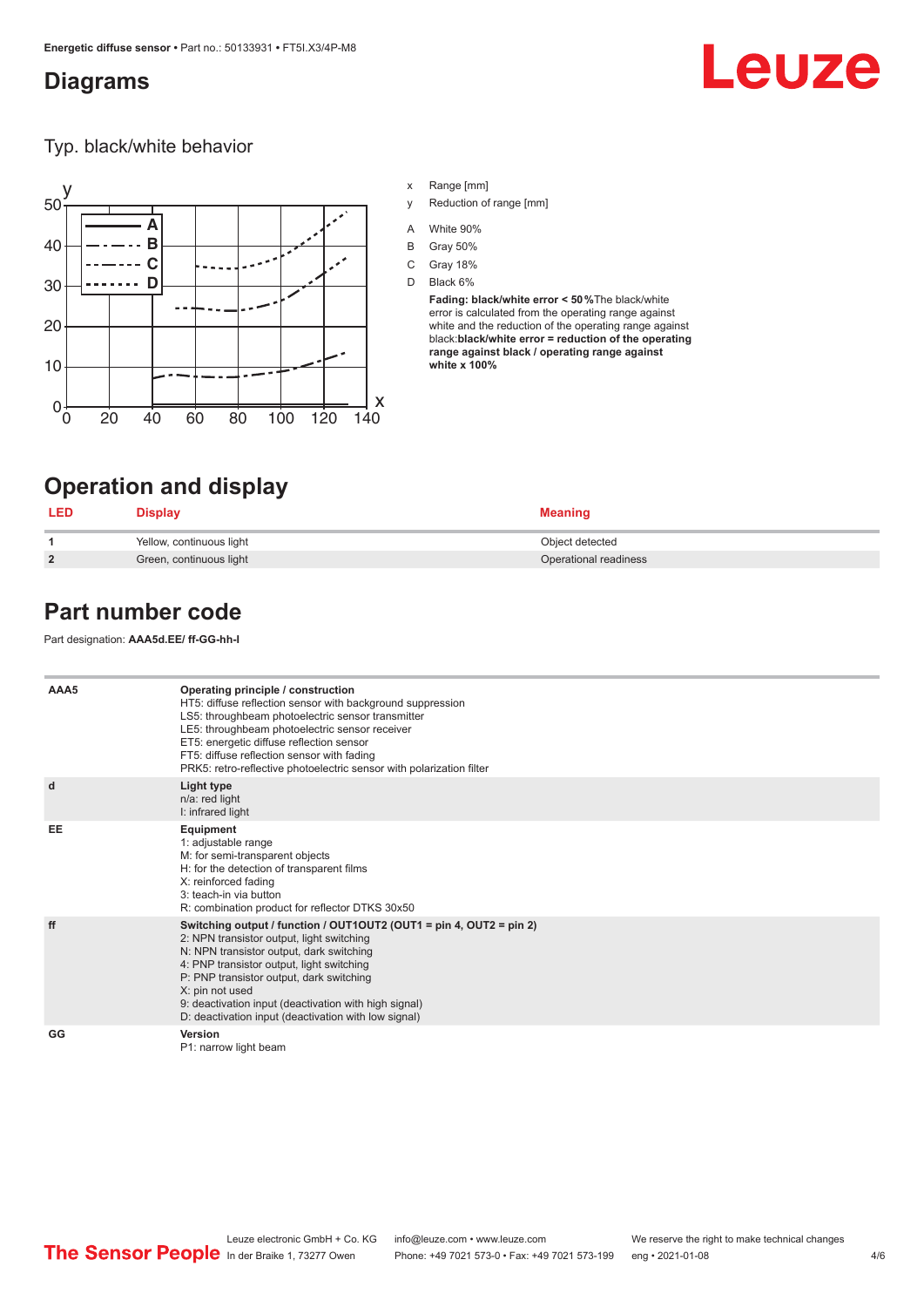## <span id="page-4-0"></span>**Part number code**

# Leuze

| hh | <b>Electrical connection</b><br>n/a: cable, standard length 2000 mm, 4-wire<br>M8: M8 connector, 4-pin (plug)<br>M8.3: M8 connector, 3-pin (plug)<br>200-M8: cable, length 200 mm with M8 connector, 4-pin, axial (plug)<br>200-M8.3: cable, length 200 mm with M8 connector, 3-pin, axial (plug)<br>200-M12: cable, length 200 mm with M12 connector, 4-pin, axial (plug)<br>M8.1: Snap-in, M8 connector, 4-pin (plug) |
|----|-------------------------------------------------------------------------------------------------------------------------------------------------------------------------------------------------------------------------------------------------------------------------------------------------------------------------------------------------------------------------------------------------------------------------|
|    | Configuration<br>P1: different configuration                                                                                                                                                                                                                                                                                                                                                                            |
|    | <b>Note</b>                                                                                                                                                                                                                                                                                                                                                                                                             |
|    | $\&$ A list with all available device types can be found on the Leuze website at www.leuze.com.                                                                                                                                                                                                                                                                                                                         |

# **Notes**

| <b>Observe intended use!</b>                                                                                                                                                                                                  |
|-------------------------------------------------------------------------------------------------------------------------------------------------------------------------------------------------------------------------------|
| $\%$ This product is not a safety sensor and is not intended as personnel protection.<br>$\%$ The product may only be put into operation by competent persons.<br>♦ Only use the product in accordance with its intended use. |

### **For UL applications:**

 $\%$  Only for use in "class 2" circuits

ª These proximity switches shall be used with UL Listed Cable assemblies rated 30V, 0.5A min, in the field installation, or equivalent (categories: CYJV/ CYJV7 or PVVA/PVVA7)

# **Further information**

- Sum of the output currents for both outputs, 50 mA for ambient temperatures > 40 °C
- With the set scanning range, a tolerance of the operating range is possible depending on the reflection properties of the material surface.

# **Accessories**

# Connection technology - Connection cables

|   |   | Part no. | <b>Designation</b> | <b>Article</b>   | <b>Description</b>                                                                                                                                |
|---|---|----------|--------------------|------------------|---------------------------------------------------------------------------------------------------------------------------------------------------|
| ₿ | Ŵ | 50130850 | KD U-M8-4A-V1-050  | Connection cable | Connection 1: Connector, M8, Axial, Female, 4 -pin<br>Connection 2: Open end<br>Shielded: No<br>Cable length: 5,000 mm<br>Sheathing material: PVC |